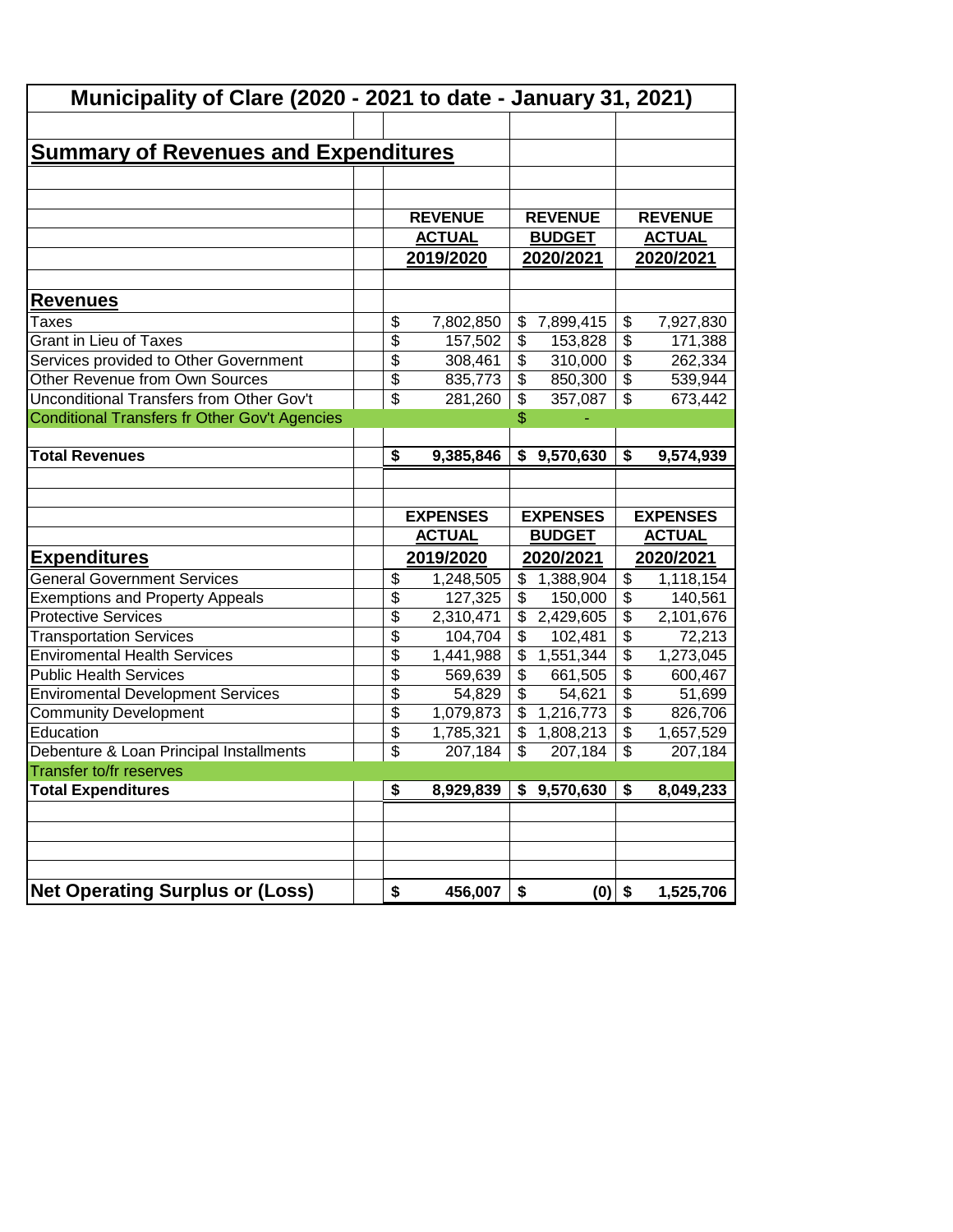|                 | Municipality of Clare (2020 - 2021 to date - January 31, 2021)       |                        |                   |                                                           |                        |
|-----------------|----------------------------------------------------------------------|------------------------|-------------------|-----------------------------------------------------------|------------------------|
|                 |                                                                      |                        |                   |                                                           | Page 2                 |
|                 |                                                                      |                        |                   |                                                           |                        |
| <b>Revenues</b> |                                                                      |                        | <b>REVENUE</b>    |                                                           |                        |
|                 |                                                                      | <b>ACTUAL</b>          | <b>BUDGET</b>     |                                                           | <b>ACTUAL</b>          |
| <u>Acc #</u>    |                                                                      | 2019/2020              | 2020/2021         |                                                           | 2020/2021              |
|                 |                                                                      |                        |                   |                                                           |                        |
| 11100           | <b>Taxes</b><br><b>Assessable Property</b>                           |                        |                   |                                                           |                        |
| 11110           | <b>Residential Tax</b>                                               |                        | 5,020,669         |                                                           |                        |
| 11120           | <b>Commercial Tax</b>                                                | 4,903,475<br>1,409,006 | 1,413,264         | \$<br>$\boldsymbol{\theta}$                               | 5,020,669<br>1,413,264 |
| 11151           | Resource Tax                                                         | 456,467                | 431,107           | $\overline{\boldsymbol{\theta}}$                          | 431,136                |
| 11153           | Forest Property taxes (-50,000 acres @ .25)                          | \$<br>24,980           | 24,980            | $\frac{1}{2}$                                             | 24,991                 |
| 11154           | Forest Property taxes (+50,000 acres @ .40)                          | \$<br>8,462            | 8,462             | $\boldsymbol{\theta}$                                     | 8,248                  |
| 11182           | Area Rate Collected for Fire Depts (5¢ uniform rate)                 | 291,930                | 296,240           | $\overline{\boldsymbol{\theta}}$                          | 296,704                |
| 11182           | Area Rate Collected for Fire Truck (6¢ uniform rate)                 | 350,284                | 355,490           | $\overline{\boldsymbol{\mathsf{s}}}$                      | 355,490                |
| 11290           | Area Rates - Street Lights                                           | 22,732                 | 23,275            | $\boldsymbol{\mathsf{S}}$                                 | 23,379                 |
| 11185           | Private Road Maintenance (By-Law 34)                                 |                        | 4,600             | $\boldsymbol{\mathsf{S}}$                                 | 4,600                  |
|                 | <b>Sub-Total</b>                                                     | 7,467,336              | 7,578,087<br>\$   | \$                                                        | 7,578,481              |
|                 |                                                                      |                        |                   |                                                           |                        |
| 11400           | <b>Business Property</b>                                             |                        |                   |                                                           |                        |
| 11420           | Based on Revenue - Aliant                                            | 29,901                 | 28,000            | \$                                                        | 27,745                 |
| 12430           | NS Power Inc. (Grant in lieu of taxes)                               | 5,123                  | 5,123             | $\boldsymbol{\theta}$                                     | 5,029                  |
| 11431           | NSFM - Nova Scotia Power (HST Rebate)                                | 13,488                 | 13,000            | $\boldsymbol{\mathsf{S}}$                                 | 23,353                 |
|                 |                                                                      |                        |                   |                                                           |                        |
|                 | <b>Sub-Total</b>                                                     | 48,512                 | 46,123            | \$                                                        | 56,127                 |
|                 |                                                                      |                        |                   |                                                           |                        |
| 11900           | <b>Other Taxes</b>                                                   |                        |                   |                                                           |                        |
| 11910           | Deed Transfer Tax                                                    | \$<br>111,082          | 105,000           | \$                                                        | 115,812                |
| 11184           | Sewer Services Charges<br>Church Point - Sewer Services (236Ux\$200) |                        |                   |                                                           |                        |
| 11210           | Meteghan/Mriver/MCentre - Sewer Serv (510Ux\$200)                    | 46,800<br>102,000      | 47,200<br>102,000 | $\boldsymbol{\theta}$<br>$\overline{\boldsymbol{\theta}}$ | 46,800<br>101,400      |
| 11214           | Church Point - Sewer Frontage                                        | 1,261                  | 1,261             | \$                                                        | 5,352                  |
| 11215           | Belliveau Cove - Frontage                                            | 4,000                  |                   |                                                           |                        |
| 11216           | Meteghan River/Centre Ext - Frontage Charges (residentia             | 8,659                  | $6,344$ \$        |                                                           | 10,459                 |
| 11211           | Belliveau Cove - Sewer Services (67Ux\$200)                          | 13,200                 | 13,400            | $\frac{1}{2}$                                             | 13,400                 |
|                 | <b>Sub-Total</b>                                                     | 287,002                | 275,205           | \$                                                        | 293,223                |
|                 |                                                                      |                        |                   |                                                           |                        |
|                 |                                                                      | 7,802,850              | 7,899,415         | \$                                                        | 7,927,830              |
|                 |                                                                      |                        |                   |                                                           |                        |
|                 | <b>Grants in Lieu of Taxes</b>                                       |                        |                   |                                                           |                        |
| 12100           | <b>Federal Government</b>                                            | \$<br>23,694           | 21,848            | \$                                                        | 20,461                 |
| 12100           | <b>Federal Government Agencies</b>                                   |                        |                   |                                                           |                        |
| 12300           | <b>Provincial Government</b>                                         |                        |                   |                                                           |                        |
|                 | Prov. Properties/Resource Farm/Supporting Inst.                      | 115,107                | 115,354           | \$                                                        | 135,550                |
| 11940           | <b>Fire Protection Grant (Schools)</b>                               | 6,781                  | 5,029             | \$                                                        | 6,780                  |
|                 | <b>Provincial Government Agencies</b>                                |                        |                   |                                                           |                        |
| 11930           | <b>NS Liquor Corporation Tax</b>                                     | 8,597                  | 8,597             | \$                                                        | 8,597                  |
| 11950           | <b>Civic Addressing Grant</b>                                        | 3,323                  | 3,000             |                                                           |                        |
|                 |                                                                      |                        |                   |                                                           |                        |
|                 | TOTAL GRANTS IN LIEU OF TAXES                                        | 157,502                | 153,828           | \$                                                        | 171,388                |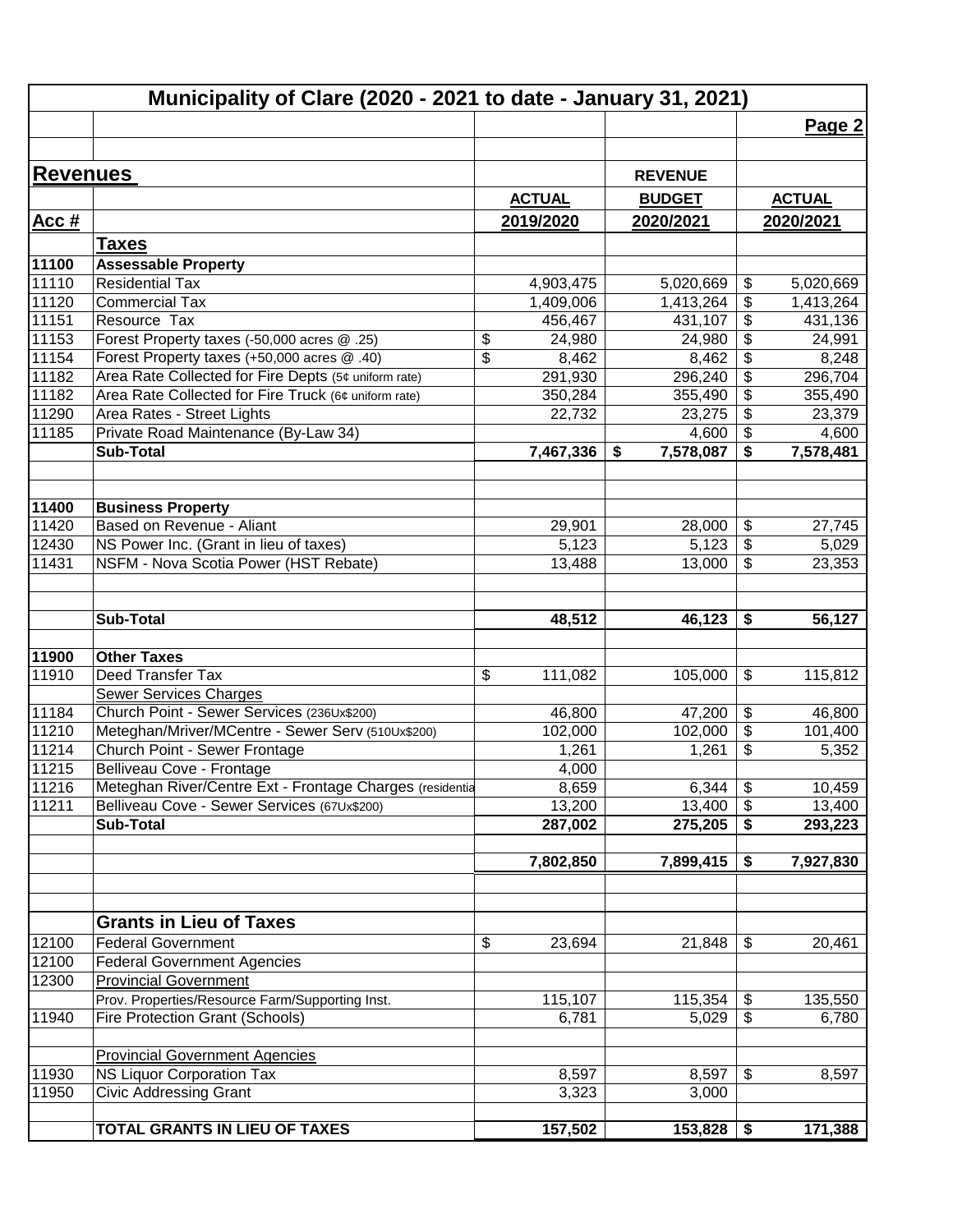|                 | Municipality of Clare (2020 - 2021 to date - January 31, 2021) |                 |               |                         |               |                                      |               |
|-----------------|----------------------------------------------------------------|-----------------|---------------|-------------------------|---------------|--------------------------------------|---------------|
|                 |                                                                |                 |               |                         |               |                                      | Page 3        |
| <b>Revenues</b> |                                                                |                 |               |                         |               |                                      |               |
|                 |                                                                |                 | <b>ACTUAL</b> |                         | <b>BUDGET</b> |                                      | <b>ACTUAL</b> |
| Acc #           |                                                                |                 | 2019/2020     |                         | 2020/2021     |                                      | 2020/2021     |
|                 |                                                                |                 |               |                         |               |                                      |               |
| 13000           | <b>Services Provided to Other Gov't</b>                        |                 |               |                         |               |                                      |               |
| 13340           | Landfill/Transfer Tipping Fees & White Goods                   | \$              | 308,461       | \$                      | 310,000       | \$                                   | 262,334       |
|                 | TOTAL SERVICES PROV.TO OTHER GOV'T                             | \$              | 308,461       | \$                      | 310,000       | \$                                   | 262,334       |
| 15000           | <b>Other Revenue from Own Sources</b>                          |                 |               |                         |               |                                      |               |
| 15100           | <b>Building &amp; Development Permits</b>                      | \$              | 26,845        | \$                      | 26.000        | \$                                   | 26,193        |
| 15108           | Dog Tags                                                       | \$              | 180           | \$                      | 50            | \$                                   | 10            |
| 15200           | Fines (RCMP)                                                   | \$              | 24,866        | \$                      | 25,000        | \$                                   | 11,138        |
| 15210           | Miscellaneous - CHC                                            | $\overline{\$}$ | 1,676         | \$                      | 1,500         | $\overline{\mathbf{S}}$              | 855           |
| 15301           | Rent - Clare Health Centre                                     | \$              | 250,963       | \$                      | 254, 134      | \$                                   | 233,656       |
| 15302           | Rent - Cultural Hub Culturel                                   | \$              | 12,000        | \$                      | 12,000        | \$                                   | 11,425        |
| 15304           | Clare Veteran Centre - Rentals                                 | \$              | 12,545        | $\overline{\mathbf{3}}$ | 12,500        | \$                                   | 1,900         |
| 15305           | Eco Park - Rent                                                | \$              | 25,200        | \$                      | 10,500        | $\overline{\mathcal{S}}$             | 23,100        |
| 15400           | <b>Operational Grants (SWNDHA)</b>                             | \$              | 84,016        | \$                      | 84,016        | \$                                   | 81,094        |
| 15500           | Return on Investments                                          | $\overline{\$}$ | 41,013        | $\overline{\mathbf{3}}$ | 40,000        | $\overline{\boldsymbol{\mathsf{s}}}$ | 28,533        |
| 15600           | Penalties and Interest on Taxes                                | \$              | 106,346       | \$                      | 90,000        | \$                                   | 54,478        |
| 15932           | <b>Tax Sale Fees</b>                                           | \$              | 6,850         | \$                      | 7,500         | $\frac{1}{2}$                        | (300)         |
| 15928           | <b>Tent Rentals</b>                                            | \$              | 8,000         | \$                      | 7,000         | \$                                   |               |
| 15930           | Miscellaneous                                                  | \$              | 5,008         | $\overline{\mathbf{3}}$ | 13,500        | \$                                   | 3,927         |
|                 |                                                                | \$              | 605,508       | \$                      | 583,700       | \$                                   | 476,010       |
|                 | <b>Community Development</b>                                   |                 |               |                         |               |                                      |               |
| 11190           | Gran Fondo - Registrations                                     | \$              | 108,853       | \$                      | 105,000       | \$                                   | (19, 226)     |
| 11191           | Gran Fondo - Sponsorship                                       | \$              | 17,525        | \$                      | 19,000        | $\frac{1}{2}$                        |               |
| 11192           | Gran Fondo - Other Revenues                                    | \$              | 13,591        | \$                      | 13,000        | \$                                   | 475           |
|                 | -Total GranFondo Revenue                                       | \$              | 139,969       | $\overline{\mathbf{e}}$ | 137,000       | \$                                   | (18, 751)     |
|                 | <b>Total Tourism Revenue</b>                                   | \$              | 49,532        | \$                      | 93,200        | \$                                   | 64,602        |
|                 | <b>Total Recreation Revenue</b>                                | \$              | 40,764        | \$                      | 36,400        | $\overline{\mathbf{s}}$              | 18,083        |
|                 | <b>Total Community Development</b>                             | \$              | 230,265       | \$                      | 266,600       | \$                                   | 63,935        |
|                 | TOTAL OTHER REVENUE FR OWN SOURCES                             | \$              | 835,773       | \$                      | 850,300       | \$                                   | 539,944       |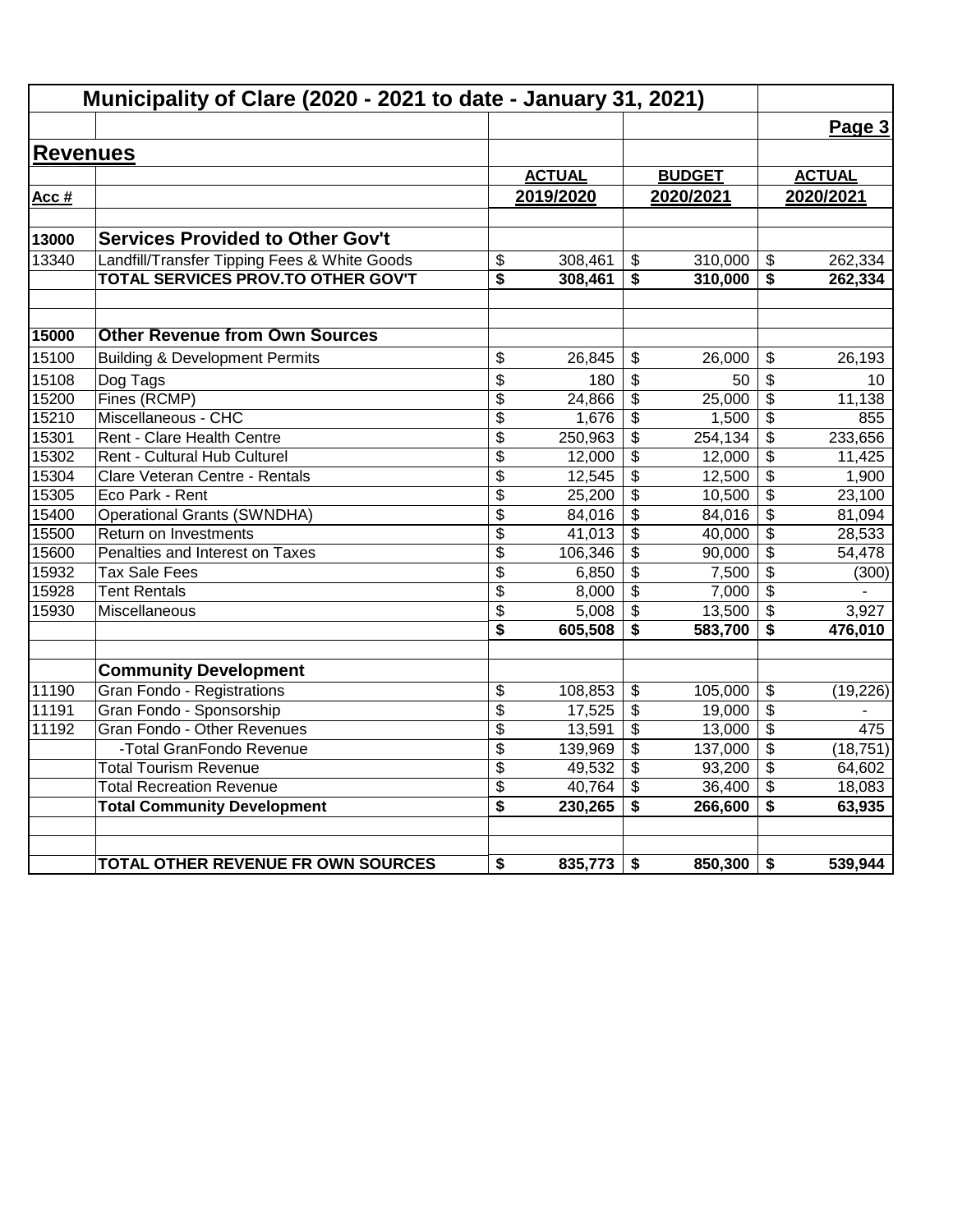|                        | Municipality of Clare (2020 - 2021 to date - January 31, 2021) |               |    |               |               |
|------------------------|----------------------------------------------------------------|---------------|----|---------------|---------------|
|                        |                                                                |               |    |               | Page 4        |
| <b>Revenu<u>es</u></b> |                                                                |               |    |               |               |
|                        |                                                                |               |    |               |               |
|                        |                                                                |               |    |               |               |
|                        |                                                                | <b>ACTUAL</b> |    | <b>BUDGET</b> | <b>ACTUAL</b> |
| ACC#                   |                                                                | 2019/2020     |    | 2020/2021     | 2020/2021     |
|                        |                                                                |               |    |               |               |
|                        | <b>Unconditional Transfers from Other Gov'ts</b>               |               |    |               |               |
| 16281                  | Municipal Finance Capacity Grant                               | \$<br>223,087 | \$ | 223,087       | \$<br>167,316 |
| 12009                  | Grants - CMA                                                   | \$<br>13,173  | \$ |               |               |
| 12009                  | Doctors NS/Assoc.Comm. Health Centre                           | \$<br>5,000   | \$ |               | \$<br>5,000   |
| 12009                  | PNS - French Language Services                                 | \$<br>40,000  | \$ | 40,000        | \$<br>40,000  |
| 12009                  | Communauté accueillante (Federal Program)                      |               | \$ | 94.000        | \$<br>232,626 |
| 12009                  | PNS - Safe Restart Municipal Operating                         |               |    |               | 228,500       |
|                        | TOTAL UNCONDITIONAL TRANSFERS FR OTHER GOV'TS \$               | 281,260       | S  | 357,087       | \$<br>673,442 |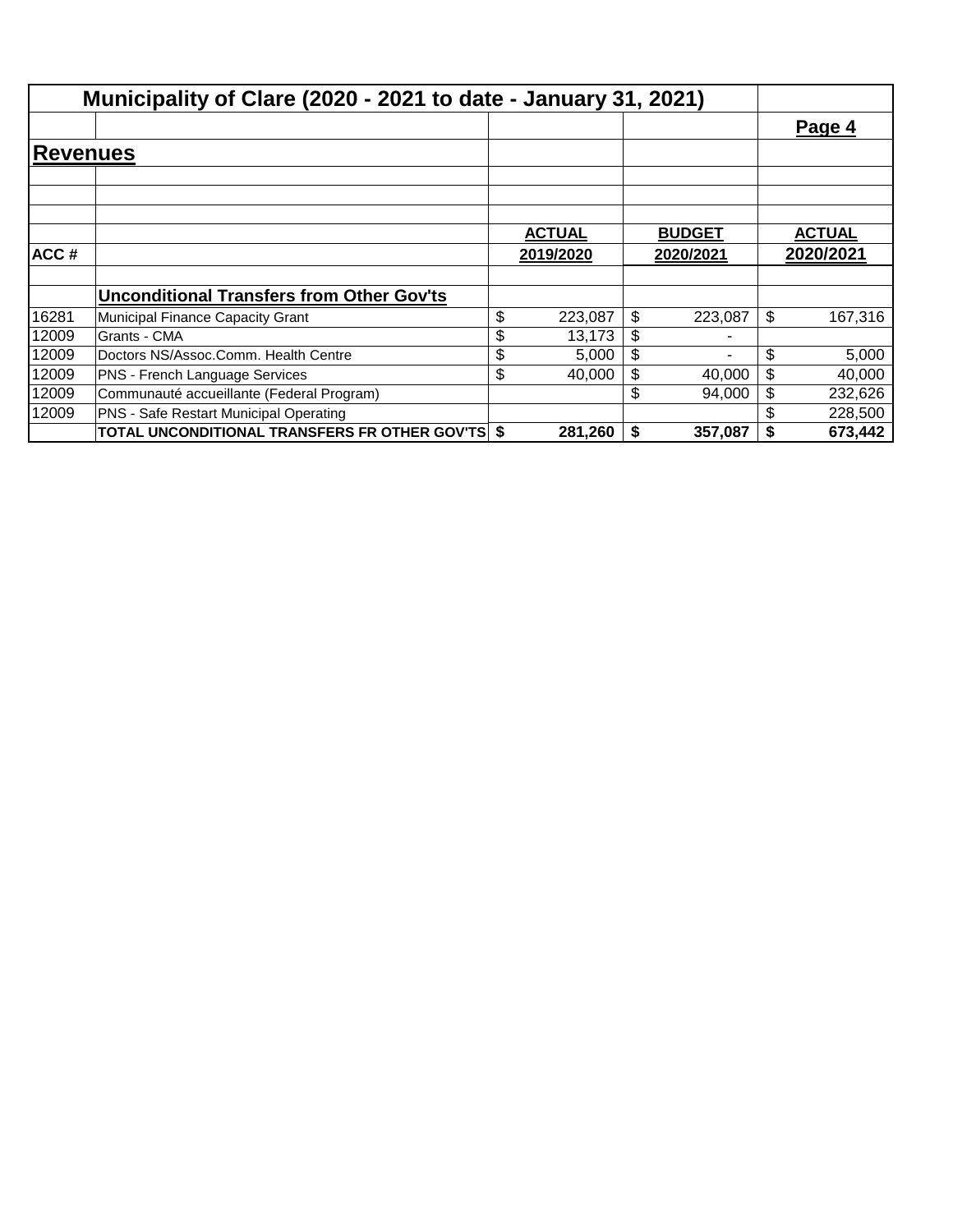| Municipality of Clare (2020 - 2021 to date - January 31, 2021) |                                                                               |                 |                 |                           |                  |                                        |                          |
|----------------------------------------------------------------|-------------------------------------------------------------------------------|-----------------|-----------------|---------------------------|------------------|----------------------------------------|--------------------------|
|                                                                | <b>Expenditures</b>                                                           |                 |                 |                           |                  |                                        | Page 5                   |
|                                                                |                                                                               |                 |                 |                           |                  |                                        |                          |
| 21243                                                          | Low Income Exemptions & Appeals                                               | \$              | 127,325         | \$                        | 150,000          | \$                                     | 140,561                  |
| 21244                                                          |                                                                               |                 |                 |                           |                  |                                        |                          |
|                                                                |                                                                               |                 | <b>ACTUAL</b>   |                           | <b>BUDGET</b>    |                                        | <b>ACTUAL</b>            |
| <u>ACC#</u>                                                    |                                                                               |                 | 2019/2020       |                           | 2020/2021        |                                        | 2020/2021                |
|                                                                | <b>GENERAL GOVERNMENT SERVICES</b>                                            |                 |                 |                           |                  |                                        |                          |
|                                                                | <b>Warden and Council</b>                                                     |                 |                 |                           |                  |                                        |                          |
| 21110                                                          | Council Honorarium                                                            | \$              | 194,229         | \$                        | 198,500          | \$                                     | 167,798                  |
| 21111                                                          | Council - Mileage, & Conferences                                              | \$              | 20,799          | \$                        | 28.000           | \$                                     | 2,093                    |
|                                                                | <b>Sub-Total</b>                                                              | \$              | 215,028         | \$                        | 226,500          | \$                                     | 169,891                  |
|                                                                |                                                                               |                 |                 |                           |                  |                                        |                          |
|                                                                | <b>Administration-Salaries</b>                                                | \$              | 397,224         | \$                        | 429,774          | \$                                     | 358,620                  |
|                                                                | CAO / Assistant to the CAO /                                                  |                 |                 |                           |                  |                                        |                          |
|                                                                | Director of Finance/ Tax Clerk /<br>Accounting Clerk / Communications Officer |                 |                 |                           |                  |                                        |                          |
|                                                                | <b>Administration-Other</b>                                                   |                 |                 |                           |                  |                                        |                          |
| 20020                                                          | C.P.P.                                                                        | \$              | 23,443          | \$                        | 27.235           | \$                                     | 20,344                   |
| 20030                                                          | EI                                                                            | \$              | 7,354           | \$                        | 7,285            | \$                                     | 5,700                    |
| 20040                                                          | Pension Plan                                                                  | \$              | 22,887          | \$                        | 24,124           | \$                                     | 20,548                   |
| 20060                                                          | Insurance                                                                     | \$              | 15,731          | \$                        | 18,915           | $\boldsymbol{\mathsf{S}}$              | 14,858                   |
| 21112                                                          | Simultaneous Translation                                                      | \$              | 9,492           | \$                        | 13,000           | \$                                     | 4,267                    |
| 21113                                                          | <b>Translation of Documents</b>                                               | \$              | 3,546           | \$                        | 7,000            | \$                                     | 4,261                    |
| 21241                                                          | Clerk's Pension (Delphis until 1993)                                          | \$              | 12,463          | \$                        | 3,500            | \$                                     |                          |
| 21242                                                          | IT Support / Procom & Hosting                                                 | \$              | 23,055          | \$                        | 28,000           | \$                                     | 23,263                   |
|                                                                | IT Maintenance Contract - 55%                                                 | \$              |                 | \$                        | 30,000           | \$                                     | 21,510                   |
| 21282                                                          | Newsletter (4 publications)                                                   | \$              | 2,440           | \$                        | 5,400            | \$                                     | 3,049                    |
| 21283                                                          | Home Page\Production\Mun Website\U-Stream                                     | \$              | 1,316           | \$                        | 4,500            | \$                                     | $\overline{\phantom{a}}$ |
| 21285                                                          | <b>General Repairs</b>                                                        | \$              | 3,631           | \$                        | 5,000            | \$                                     | 8,082                    |
| 21286                                                          | Lawn Maint / Snow Removal/ Landscaping                                        | \$              | 2,734           | \$                        | 3,000            | \$                                     | 1,880                    |
| 21288                                                          | Janitor salaries                                                              | \$              | 11,721          | \$                        | 12,620           | \$                                     | 10,728                   |
| 21289                                                          | <b>Heating fuel</b>                                                           | \$              | 7,570           | \$                        | 8,500            | \$                                     | 3,664                    |
| 21290                                                          | Postage                                                                       | \$              | 20,667          | \$                        | 18,000           | \$                                     | 13                       |
| 21291                                                          | Supplies                                                                      | \$              | 9,383           | \$                        | 10,000           | \$                                     | 6,892                    |
| 21293<br>21294                                                 | Solicitor<br><b>Promotional Materials/Advertising</b>                         | \$<br>\$        | 11,169<br>5,229 | \$<br>\$                  | 13,000<br>5,000  | \$<br>$\overline{\boldsymbol{\theta}}$ | 5,067                    |
| 21295                                                          | Hydro                                                                         | \$              | 8,822           | \$                        | 10,000           | \$                                     | 8,532                    |
| 21296                                                          | <b>Equipment Rental</b>                                                       | \$              | 8,244           | \$                        | 8,266            | \$                                     | 7,066                    |
| 21297                                                          | Advertising                                                                   | \$              | 3,231           | $\boldsymbol{\mathsf{S}}$ | 4,000            | $\overline{\boldsymbol{\theta}}$       | 1,832                    |
| 21298                                                          | Telephone/Fax/Internet                                                        | \$              | $11,070$ \$     |                           | 11,000           | $\overline{\mathcal{L}}$               | 8,788                    |
| 21299                                                          | Auditors                                                                      | \$              | 32,361          | \$                        | 26,594           | \$                                     | 23,434                   |
| 21300                                                          | Tax Sale Expense                                                              | \$              | 3,997           | \$                        | 7,500            | \$                                     | 1,020                    |
| 21301                                                          | <b>Workmen's Compensation</b>                                                 | $\overline{\$}$ | 4,845           | $\overline{\$}$           | 5,376            | $\overline{\$}$                        | 4,524                    |
| 21303                                                          | Briefs/Presentations/Speeches                                                 | \$              |                 | \$                        |                  | $\overline{\$}$                        |                          |
| 21304                                                          | NSFM (membership)                                                             | \$              | 5,824           | \$                        | 6,000            | $\sqrt[6]{3}$                          | 6,043                    |
| 21305                                                          | FCM (membership)                                                              | \$              | 1,660           | \$                        | 1,800            | \$                                     | 2,114                    |
| 21306                                                          | AMA (membership)                                                              | \$              | 688             | \$                        | 688              | \$                                     | 688                      |
| 21308                                                          | Banking Fees & Debit                                                          | \$              | 7,393           | \$                        | 8,000            | \$                                     | 6,491                    |
| 21309                                                          | Misc<br>Office Equipment & Small Furniture                                    | \$              | 6,004           | \$                        | 6,000            | \$                                     | 5,257                    |
| 21311                                                          |                                                                               | \$<br>\$        | 94              | \$                        | 2,000            | \$<br>$\overline{\$}$                  | 1,326                    |
| 21312<br>21314                                                 | <b>Special Events</b><br><b>US Exchange</b>                                   | \$              | 6,425<br>(964)  | \$<br>\$                  | 6,000<br>(1,000) | $\sqrt[6]{\frac{1}{2}}$                | 3,835<br>(667)           |
| 21248                                                          | <b>Assessment Services</b>                                                    | \$              | 255,932         | \$                        | 257,120          | \$                                     | 257,120                  |
| 21910                                                          | Election/Plebiscite/Boundary Review/other                                     | \$              | 736             | \$                        | 25,000           | \$                                     | 17,273                   |
| 21920                                                          | Mileage/ Training / Conferences                                               | \$              | 20,411          | \$                        | 22,000           | $\overline{\mathbf{S}}$                | 7,720                    |
| 21930                                                          | Insurance (Property/Liability)                                                | \$              | 31,756          | \$                        | 42,207           | $\overline{\$}$                        | 42,109                   |
| 21950                                                          | Grants to Organizations                                                       | \$              | 33,893          | \$                        | 40,000           | \$                                     | 31,013                   |
|                                                                | Internet Project                                                              |                 |                 | \$                        | $\overline{a}$   |                                        |                          |
|                                                                |                                                                               |                 |                 |                           |                  |                                        |                          |
|                                                                | <b>Sub-Total</b>                                                              | \$              | 1,033,477       | \$                        | 1,162,404        | \$                                     | 948,263                  |
|                                                                |                                                                               |                 |                 |                           |                  |                                        |                          |
|                                                                | TOTAL GENERAL GOVERNMENT SERVICES                                             | \$              | 1,248,505       | \$                        | 1,388,904        | \$                                     | 1,118,154                |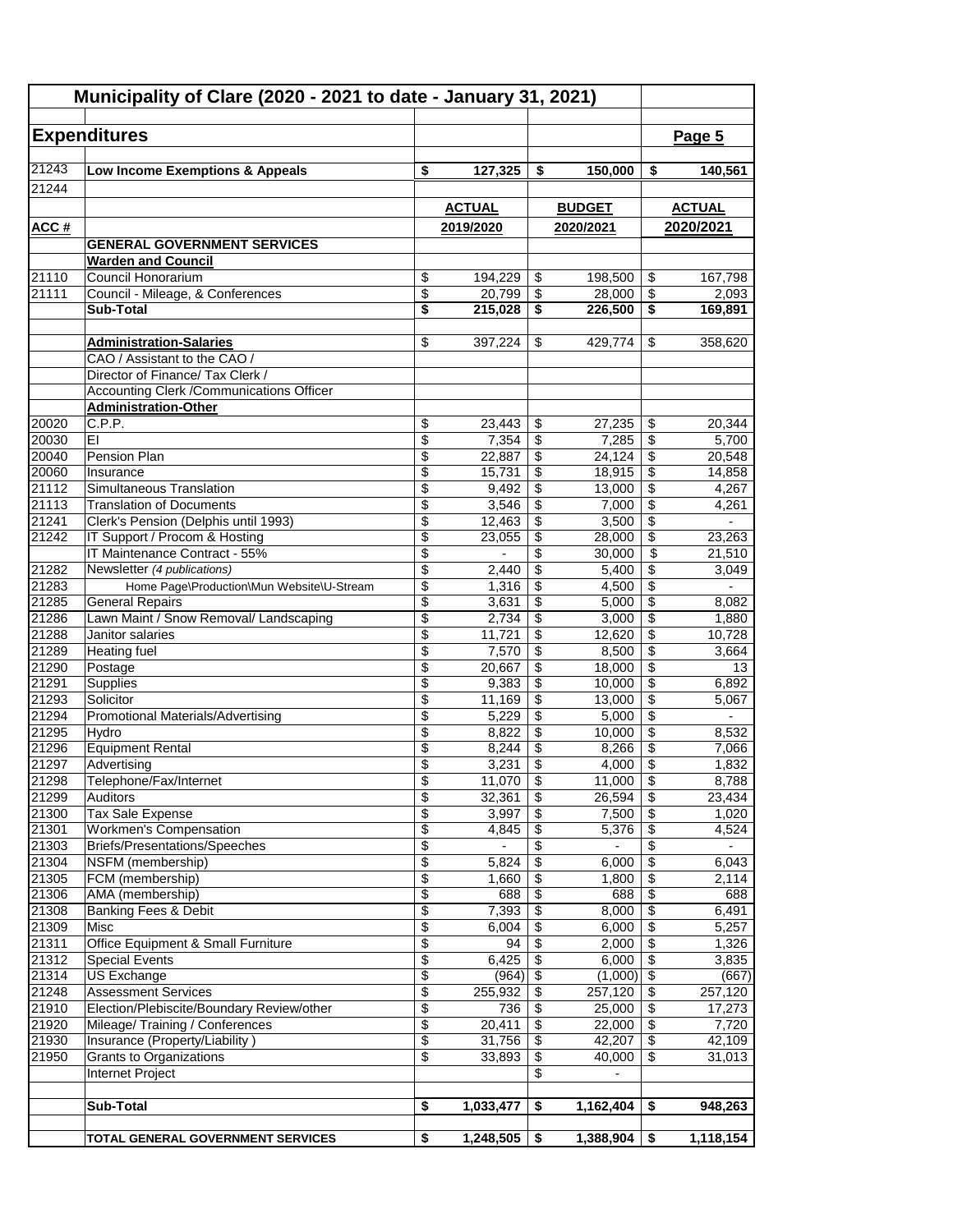|                | Municipality of Clare (2020 - 2021 to date - January 31, 2021)   |          |                            |          |                            |                          |                            |
|----------------|------------------------------------------------------------------|----------|----------------------------|----------|----------------------------|--------------------------|----------------------------|
|                |                                                                  |          |                            |          |                            |                          | Page 6                     |
|                | <b>Expenditures</b>                                              |          |                            |          |                            |                          |                            |
|                |                                                                  |          |                            |          |                            |                          |                            |
|                | <b>PROTECTIVE SERVICES</b>                                       |          |                            |          |                            |                          |                            |
| ACC#           |                                                                  |          | <b>ACUTAL</b><br>2019/2020 |          | <b>BUDGET</b><br>2020/2021 |                          | <b>ACTUAL</b><br>2020/2021 |
|                |                                                                  |          |                            |          |                            |                          |                            |
|                | <b>RCMP Administration</b>                                       |          |                            |          |                            |                          |                            |
| 22120          | RCMP Costs (7 members)                                           | \$       | 1,112,576                  | \$       | 1,127,039                  | \$                       | 856,266                    |
| 22121          | <b>Prosecution Services</b>                                      | \$       | 8,325                      | \$       | 12,500                     | \$                       | 2,325                      |
| 22130          | <b>DNA Testing</b>                                               | \$       | 4,785                      | \$       | 7,000                      | \$                       | 4,725                      |
|                | <b>Total RCMP</b>                                                | \$       | 1,125,686                  | \$       | 1,146,539                  | \$                       | 863,316                    |
| 22310          | <b>Corrections</b>                                               | \$       | 89,913                     | \$       | 118,475                    | \$                       | 88,857                     |
|                | <b>Total Jails</b>                                               | \$       | 89,913                     | \$       | 118,475                    | \$                       | 88,857                     |
|                |                                                                  |          |                            |          |                            |                          |                            |
|                | <b>Other Law Enforcement</b>                                     |          |                            |          |                            |                          |                            |
| 22290          | <b>By-Law Enforcement</b>                                        | \$       | ۰                          | \$       | 2,000                      | \$                       |                            |
| 22990          | <b>Unsightly Premises</b>                                        | \$       | $\blacksquare$             | \$       | $\sim$                     | \$                       | 876                        |
| 22930          | <b>Animal Control</b>                                            | \$       | 21,715                     | \$       | 21,600                     | \$                       | 19,800                     |
|                | <b>Total Other Law Enforcement</b>                               | \$       | 21,715                     | \$       | 23,600                     | \$                       | 20.676                     |
|                |                                                                  |          |                            |          |                            |                          |                            |
| 22400          | <b>Fire Departments</b><br>Fire Departments - General Operations | \$       | 261,865                    | \$       | 266,697                    | \$                       | 271,014                    |
| 22404          | Level I - Training                                               | \$       | 4,850                      | \$       | 5.000                      | \$                       |                            |
| 22405          | Fire Dept - Members Appreciation                                 | \$       | 4,958                      | \$       | 5,000                      | \$                       |                            |
| 22403          | Fire Dept - Assessment                                           | \$       | 5,091                      | \$       |                            | \$                       | $\overline{\phantom{a}}$   |
|                | Firefighters - Worker's Compensation                             |          |                            | \$       | 4,075                      |                          |                            |
|                | St-Bernard Building Int.-Short and Long Term Debt                | \$       | 18,540                     | \$       | 17,821                     | \$                       | 17,821                     |
| 22401          | Fire Department (Shared Services)<br>Sub Total Fire Departments  | \$<br>\$ | 21,572<br>316,876          | \$<br>\$ | 22,000<br>320,593          | \$<br>\$                 | 16,126<br>304,961          |
| 22402          | New Capital Purchases from Area Rate                             | \$       | 101,107                    | \$       | 129,000                    | \$                       | 91,923                     |
|                | Equipment Purchase as per Vehicle Assessment                     | \$       | 350,000                    | \$       | 350,000                    | \$                       | 530,600                    |
|                | Principal on Municipal Capital Loan                              | \$       | 75,218                     | \$       | 100,000                    | \$                       |                            |
| 29000          | Fire Dept Int.-Short and Long Term Debt                          | \$       | 15,166                     | \$       | 13,908                     | $\overline{\mathcal{S}}$ | 13,908                     |
|                | <b>Total - Fire Departments</b>                                  | \$       | 858,367                    | \$       | 913,501                    | \$                       | 941,392                    |
|                |                                                                  |          |                            |          |                            |                          |                            |
| 22510          | <b>EMO &amp; Other</b>                                           |          |                            |          |                            |                          |                            |
| 22511          | EMO Operations, etc<br><b>Clare Search and Rescue</b>            | \$<br>\$ | 7,286<br>5,000             | \$<br>\$ | 10.000<br>5,000            | \$<br>\$                 | 7.861<br>5,000             |
| 22515          | Signage                                                          | \$       | 834                        | \$       | 3,000                      | \$                       | $\overline{\phantom{a}}$   |
| 22520          | 911 Civic Numbering                                              | \$       | $\overline{a}$             | \$       |                            | \$                       |                            |
|                | <b>Total - EMO</b>                                               | \$       | 13,120                     | \$       | 18,000                     | \$                       | 12,861                     |
|                |                                                                  |          |                            |          |                            |                          |                            |
|                | <b>Building Inspections &amp;</b>                                |          |                            |          |                            |                          |                            |
| 22292          | <b>Development Officer</b><br>Salaries (2)                       | \$       | 116,861                    | \$       | 121,355                    | \$                       | 102,521                    |
| 22293          | <b>CPP</b>                                                       | \$       | 5,288                      | \$       | 5,573                      | \$                       | 4,553                      |
| 22294          | EI                                                               | \$       | 2,376                      | \$       | 2,398                      | \$                       | 1,907                      |
| 22295          | Pension                                                          | \$       | 7,150                      | \$       | 7,406                      | \$                       | 6,257                      |
| 22296          | Health Insurance                                                 | \$       | 4,635                      | \$       | 4,791                      | \$                       | 3,811                      |
| 22291          | <b>Workers Comp</b>                                              | \$       | 1,677                      | \$       | 1,765                      | \$                       | 1,487                      |
| 22298          | <b>Conventions &amp; Training</b>                                | \$       | 17,878                     | \$       | 18,500                     | \$                       | 6,647                      |
| 22299<br>22300 | <b>Supplies</b><br><b>Truck Repairs &amp; Gas</b>                | \$<br>\$ | 2,973<br>4,963             | \$<br>\$ | 3,000<br>6,000             | \$<br>\$                 | 3,271<br>5,417             |
|                | <b>Total Building Inspections</b>                                | \$       | 163,801                    | \$       | 170,788                    | \$                       | 135,871                    |
|                |                                                                  |          |                            |          |                            |                          |                            |
| 22910          | Security for Seniors                                             | \$       | 37,869                     | \$       | 38,702                     | \$                       | 38,702                     |
|                | <b>Total Security for Seniors</b>                                | \$       | 37,869                     | \$       | 38,702                     | \$                       | 38,702                     |
|                |                                                                  |          |                            |          |                            |                          |                            |
|                | <b>TOTAL PROTECTIVE SERVICES</b>                                 |          | \$2,310,471                |          | \$2,429,605                |                          | \$2,101,676                |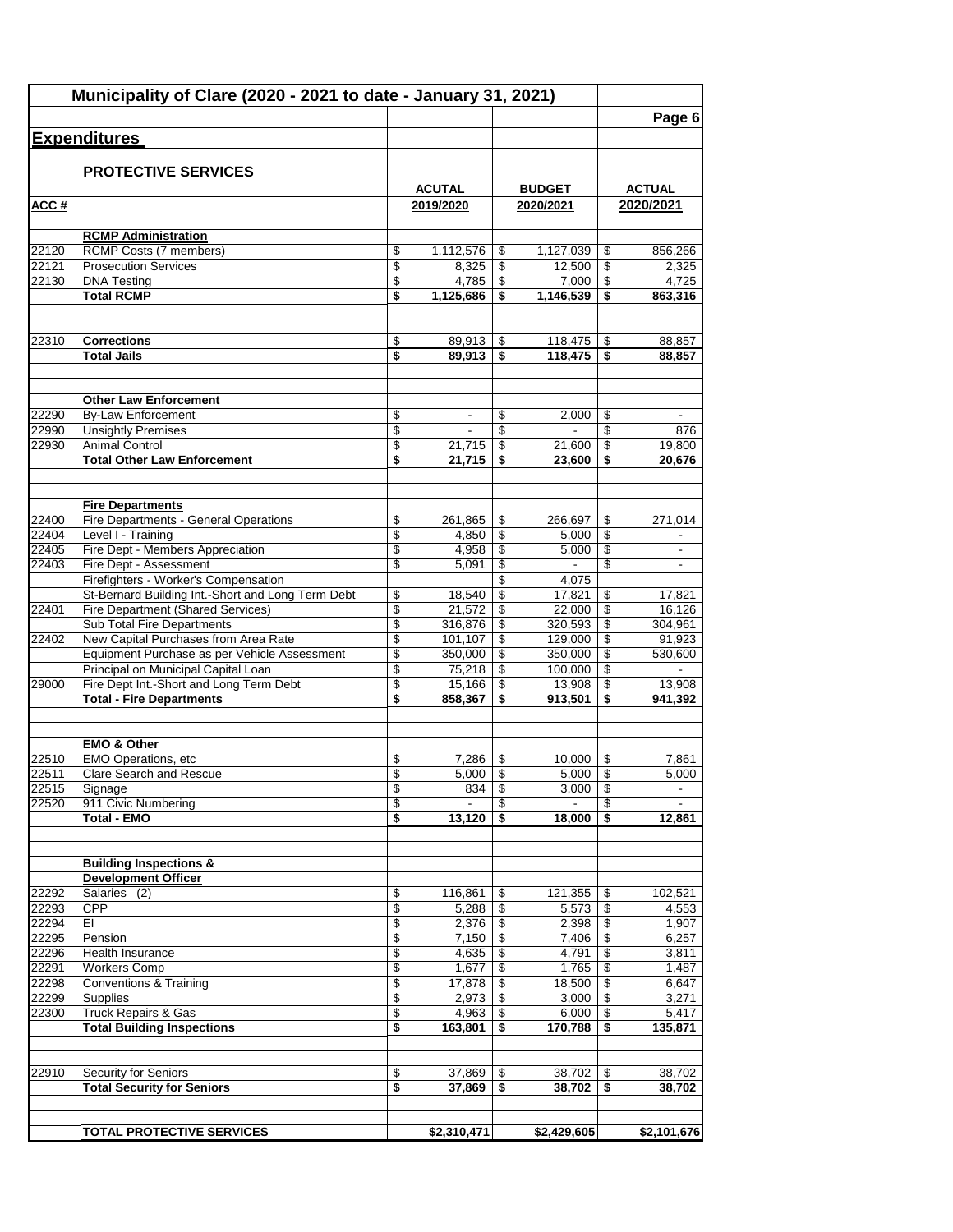|        | Municipality of Clare (2020 - 2021 to date - January 31, 2021) |               |                |               |               |
|--------|----------------------------------------------------------------|---------------|----------------|---------------|---------------|
|        |                                                                |               |                |               | Page 7        |
|        | <b>Expenditures</b>                                            |               |                |               |               |
|        |                                                                |               |                |               |               |
|        | <b>TRANSPORTATION SERVICES</b>                                 |               |                |               |               |
|        |                                                                |               |                |               |               |
|        |                                                                | <b>ACTUAL</b> |                | <b>BUDGET</b> | <b>ACTUAL</b> |
| Acct # |                                                                | 2019/2020     |                | 2020/2021     | 2020/2021     |
|        | <b>Public Transit</b>                                          |               |                |               |               |
| 23500  | Transport de Clare                                             | \$<br>25,000  | \$             | 25,000        | \$<br>25,000  |
|        | <b>Sub-Total</b>                                               | \$<br>25,000  | $\mathfrak{S}$ | 25,000        | \$<br>25,000  |
|        |                                                                |               |                |               |               |
|        | <b>Sidewalks/Street Lights/Roads</b>                           |               |                |               |               |
| 23230  | <b>Repairs to Sidewalks</b>                                    | \$            | \$             | 1,500         | \$<br>411     |
| 23232  | Sidewalks - Snow Removal                                       | \$<br>43,911  | \$             | 46,107        | \$<br>23,053  |
| 23234  | Private Road Maintenance (By-Law 34)                           |               | \$             | 4,600         | \$<br>4,600   |
| 23250  | <b>Street Lights Area Rate</b>                                 | \$<br>19,529  | \$             | 23,274        | \$<br>19,149  |
| 23240  | Roads/Beach Access                                             | \$<br>8,755   | \$             | 2,000         |               |
| 23242  | Paving Manholes/Catch Basins                                   | \$<br>7,509   | \$             |               |               |
|        | <b>Sub-Total</b>                                               | \$<br>79,704  | \$             | 77,481        | \$<br>47,213  |
|        |                                                                |               |                |               |               |
|        | <b>TOTAL TRANSP. SERVICES</b>                                  | \$<br>104,704 | \$             | 102,481       | \$<br>72,213  |
|        |                                                                |               |                |               |               |
|        |                                                                |               |                |               |               |
|        | <b>DEBT CHARGES</b>                                            |               |                |               |               |
| 28995  | Principal-CHC Loan (Yr.12of 20)                                | \$<br>125,000 | \$             | 125,000       | \$<br>125,000 |
| 28995  | Principal - Fire Dept Loan (Yr 7 of 15)                        | \$<br>53,333  | \$             | 53,333        | \$<br>53,333  |
| 28995  | Principal -St-Bernard Firehall Loan (Yr 2 of 20)               | \$<br>28,851  | \$             | 28,851        | \$<br>28,851  |
|        | <b>TOTAL PRINCIPAL DEBT CHARGES</b>                            | \$<br>207,184 | \$             | 207,184       | \$<br>207,184 |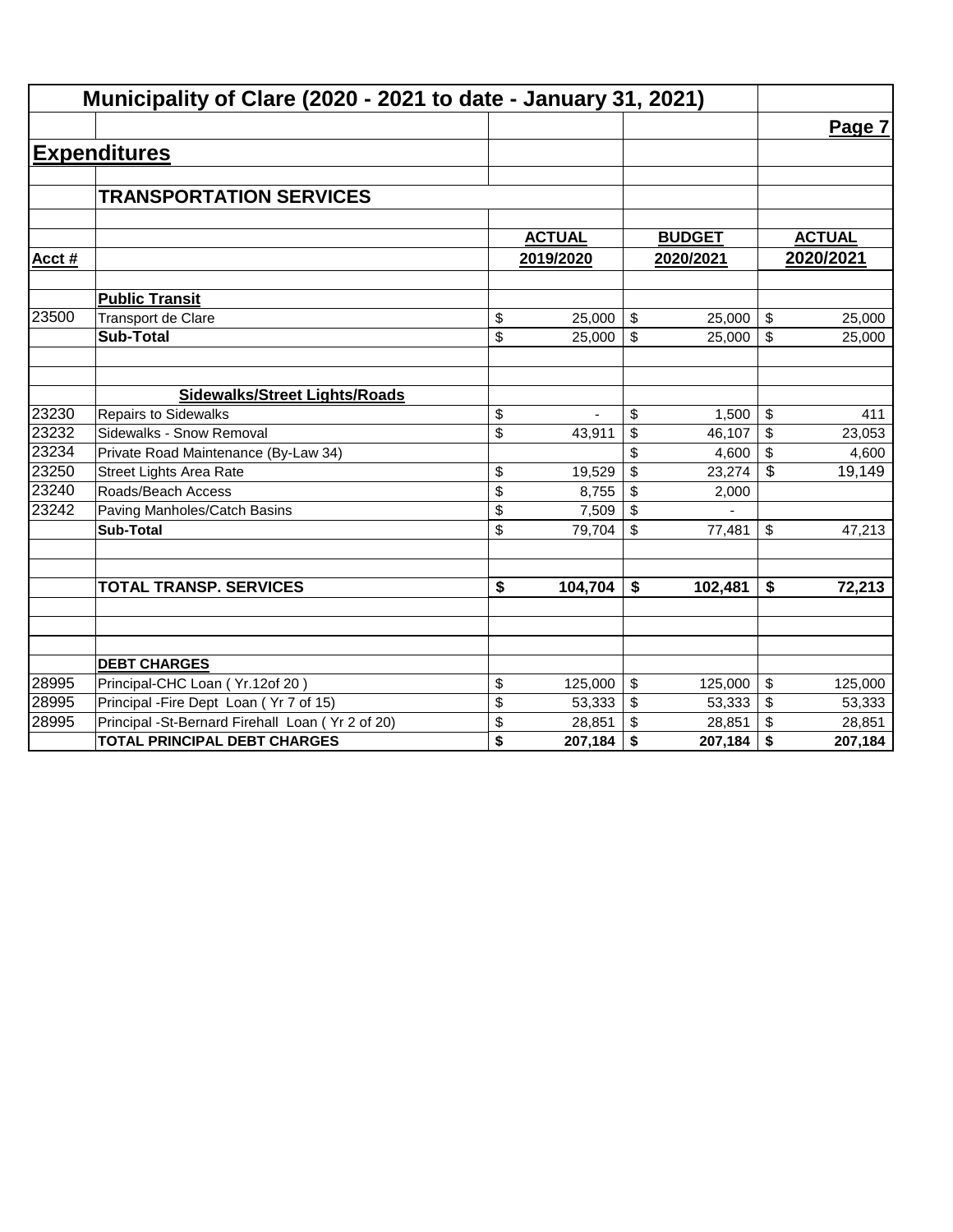|         | Municipality of Clare (2020 - 2021 to date - January 31, 2021) |               |                                      |               |                            |               |
|---------|----------------------------------------------------------------|---------------|--------------------------------------|---------------|----------------------------|---------------|
|         |                                                                |               |                                      |               |                            |               |
|         | <b>Expenditures</b>                                            |               |                                      |               |                            |               |
|         |                                                                |               |                                      |               |                            |               |
|         |                                                                | <b>ACTUAL</b> |                                      | <b>BUDGET</b> |                            | <b>ACTUAL</b> |
| Acc $#$ | <b>ENVIRONMENTAL HEALTH SERVICES</b>                           | 2019/2020     |                                      | 2020/2021     |                            | 2020/2021     |
|         |                                                                |               |                                      |               |                            |               |
|         | <b>Sewer - General Operations</b>                              |               |                                      |               |                            |               |
| 24200   | <b>Training and Conferences</b>                                | \$<br>3,249   | \$                                   | 3,500         | \$                         | 1,362         |
| 24210   | Wages - 1FTE 1PTE                                              | \$<br>80,446  | \$                                   | 81,796        | \$                         | 64,891        |
| 24216   | <b>CPP</b>                                                     | \$<br>3,813   | \$                                   | 3,927         | \$                         | 3,153         |
| 24217   | EI                                                             | \$<br>1,778   | \$                                   | 1,767         | \$                         | 1,353         |
| 24218   | Pension Plan                                                   | \$<br>4,602   | \$                                   | 5,052         | \$                         | 4,271         |
| 24219   | Group Insurance                                                | \$<br>2,769   | \$                                   | 2,948         | \$                         | 2,341         |
| 24222   | <b>Workers Comp</b>                                            | \$<br>1,203   | \$                                   | 1,251         | \$                         | 1,021         |
| 24221   | Truck Maintenance, & Gas                                       | \$<br>8,603   | \$                                   | 7,750         | \$                         | 7,006         |
| 24223   | Public Works Garage (Belliveau Cove)                           | \$<br>6,280   | \$                                   | 3,500         | \$                         | 1,868         |
| 24295   | Snow Removal (all locations)                                   | \$<br>1,722   | \$                                   | 3,000         | \$                         | 1,210         |
|         | <b>Sub-Total Sewer - General Operations</b>                    | \$<br>114,465 | \$                                   | 114,491       | S                          | 88,475        |
|         |                                                                |               |                                      |               |                            |               |
|         | <b>Sewage Treatment Plant Operations</b>                       |               |                                      |               |                            |               |
|         | Meteghan                                                       |               |                                      |               |                            |               |
| 24211   | Sewer Hydro                                                    | \$<br>18,277  | \$                                   | 18,500        | $\boldsymbol{\mathsf{\$}}$ | 12,602        |
| 24212   | Supplies & Repairs                                             | \$<br>18,203  | \$                                   | 18,350        | \$                         | 18,489        |
| 24214   | Testing                                                        | \$<br>2,090   | \$                                   | 2,100         | $\sqrt[6]{\frac{1}{2}}$    | 1,340         |
|         | <b>Sub-Total Meteghan</b>                                      | \$<br>38,570  | \$                                   | 38,950        | \$                         | 32,431        |
|         |                                                                |               |                                      |               |                            |               |
|         | <b>Sewage Treatment Plant Operations</b>                       |               |                                      |               |                            |               |
|         | <b>Church Point</b>                                            |               |                                      |               |                            |               |
| 24241   | Hydro                                                          | \$<br>8,083   | \$                                   | 8,500         | $\sqrt[6]{\frac{1}{2}}$    | 4,773         |
| 24242   | Supplies & Repairs                                             | \$<br>7,275   | \$                                   | 6,800         | \$                         | 5,367         |
| 24244   | Testing                                                        | \$<br>2,090   | \$                                   | 2,100         | \$                         | 1,143         |
|         | <b>Sub-Total Church Point</b>                                  | \$<br>17,448  | \$                                   | 17,400        | \$                         | 11,283        |
|         |                                                                |               |                                      |               |                            |               |
|         | <b>Belliveau Cove</b>                                          |               |                                      |               |                            |               |
| 24290   | Hydro                                                          | \$<br>6,953   | \$                                   | 6,800         | \$                         | 5,179         |
| 24291   | Supplies & Repairs                                             | \$<br>6,820   | \$                                   | 10,900        | $\sqrt[6]{3}$              | 7,758         |
| 24292   | Testing                                                        | \$<br>1,905   | \$                                   |               |                            | 1,429         |
|         | <b>Sub-Total Belliveau Cove</b>                                | \$<br>15,678  | $\overline{\boldsymbol{\mathsf{s}}}$ | 19,800        | $\overline{\bullet}$       | 14,365        |
|         |                                                                |               |                                      |               |                            |               |
| 24201   | Insurance - Sewer Systems                                      | \$<br>8,624   | \$                                   | 8,243         | $\sqrt[6]{\frac{1}{2}}$    | 8,243         |
|         | <b>Sub-Total Insurance</b>                                     | \$<br>8,624   | $\overline{\boldsymbol{\mathsf{s}}}$ | 8,243         | $\overline{\bullet}$       | 8,243         |
|         |                                                                |               |                                      |               |                            |               |
|         | <b>TOTAL SEWER COSTS</b>                                       | \$<br>194,785 | \$                                   | 198,884       | \$                         | 154,798       |
|         |                                                                |               |                                      |               |                            |               |
|         |                                                                |               |                                      |               |                            |               |
|         |                                                                |               |                                      |               |                            |               |
|         |                                                                |               |                                      |               |                            |               |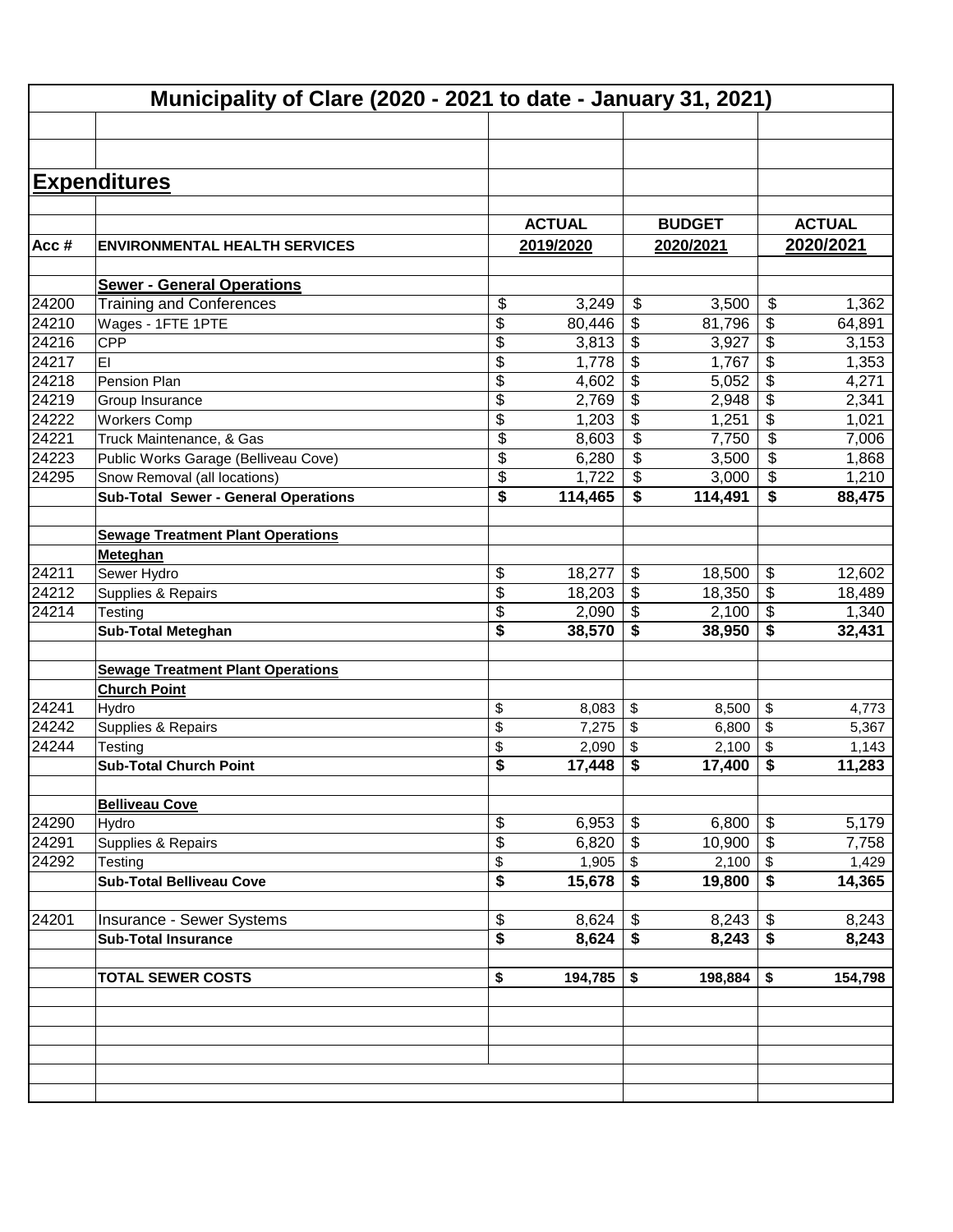|       | Municipality of Clare (2020 - 2021 to date - January 31, 2021) |                           |               |                           |               |                 |               |  |  |  |
|-------|----------------------------------------------------------------|---------------------------|---------------|---------------------------|---------------|-----------------|---------------|--|--|--|
|       |                                                                |                           |               |                           |               |                 | Page 9        |  |  |  |
|       | <b>ENVIRONMENTAL HEALTH SERVICES - CONT'D</b>                  |                           |               |                           |               |                 |               |  |  |  |
|       |                                                                |                           |               |                           |               |                 |               |  |  |  |
|       | <b>Expenditures</b>                                            |                           |               |                           |               |                 |               |  |  |  |
|       |                                                                |                           |               |                           |               |                 |               |  |  |  |
|       |                                                                |                           | <b>ACTUAL</b> |                           | <b>BUDGET</b> |                 | <b>ACTUAL</b> |  |  |  |
| Acc#  | <b>SOLID WASTE SERVICES</b>                                    |                           | 2019/2020     |                           | 2020/2021     |                 | 2020/2021     |  |  |  |
|       |                                                                |                           |               |                           |               |                 |               |  |  |  |
|       | <b>Garbage/Collection\Tipping Fees/Other</b>                   |                           |               |                           |               |                 |               |  |  |  |
| 24320 | Garbage & Waste Collections                                    | \$                        | 460,471       | $\boldsymbol{\mathsf{S}}$ | 483,499       | \$              | 400,946       |  |  |  |
| 24300 | <b>Transfer Station Operations</b>                             | $\overline{\$}$           | 58,012        | \$                        | 53,000        | \$              | 51,709        |  |  |  |
| 24301 | <b>Landfill Closure</b>                                        | $\overline{\$}$           | 30,204        | \$                        | 45,000        | $\overline{\$}$ | 30,600        |  |  |  |
| 24321 | Recycling - Tipping Fees (Blue Bags)                           | $\overline{\$}$           | 93,448        | \$                        | 104,000       | \$              | 105,639       |  |  |  |
| 24322 | Organic Tipping Fees                                           | \$                        | 63,584        | \$                        | 73,000        | \$              | 60,226        |  |  |  |
| 24304 | Queens Tipping Fees (\$102.26)                                 | $\overline{\$}$           | 330,696       | $\overline{\mathcal{L}}$  | 363,456       | \$              | 285,697       |  |  |  |
| 24342 | Solid Waste Schedules, Green Carts, etc                        | \$                        | 11,934        | \$                        | 12,200        | \$              | 8,879         |  |  |  |
| 24340 | Landfill Wages (3)                                             | $\overline{\mathfrak{s}}$ | 138,330       | \$                        | 153,203       | \$              | 123,805       |  |  |  |
| 24343 | <b>CPP</b>                                                     | \$                        | 6,467         | \$                        | 7,308         | \$              | 5,986         |  |  |  |
| 24344 | EI                                                             | \$                        | 3,117         | \$                        | 3,390         | \$              | 2,704         |  |  |  |
| 24345 | Pension Plan                                                   | \$                        | 8,259         | \$                        | 8,981         | \$              | 7,485         |  |  |  |
| 24346 | <b>Health Insurance</b>                                        | $\overline{\$}$           | 1,470         | \$                        | 1,137         | \$              | 858           |  |  |  |
| 24347 | <b>Workers Comp</b>                                            | \$                        | 2,068         | \$                        | 2,344         | \$              | 1,968         |  |  |  |
| 24348 | Property Insurance                                             | \$                        | 3,013         | \$                        | 3,428         | \$              | 3,428         |  |  |  |
| 24341 | Waste Check (Administration)                                   | \$                        | 23,386        | \$                        | 24,014        | \$              | 23,386        |  |  |  |
| 24303 | Illegal Dump Clean-Up                                          | \$                        | 3,410         | \$                        | 4,500         | \$              | 240           |  |  |  |
| 23244 | Community Cleanup Program - (\$150/km)                         | \$                        | 9,334         | \$                        | 10,000        | \$              | 4,690         |  |  |  |
| 24349 | <b>Miscellaneous</b>                                           | \$                        |               |                           |               |                 |               |  |  |  |
|       | <b>Sub-Total Garbage</b>                                       | \$                        | 1,247,203     | \$                        | 1,352,460     | \$              | 1,118,247     |  |  |  |
|       |                                                                |                           |               |                           |               |                 |               |  |  |  |
|       |                                                                |                           |               |                           |               |                 |               |  |  |  |
|       | <b>Total Garbage/Recycling</b>                                 | \$                        | 1,247,203     | \$                        | 1,352,460     | \$              | 1,118,247     |  |  |  |
|       | <b>TOTAL ENVIRONMENTAL HEALTH</b>                              | \$                        | 1,441,988     | \$                        | 1,551,344     | \$              | 1,273,045     |  |  |  |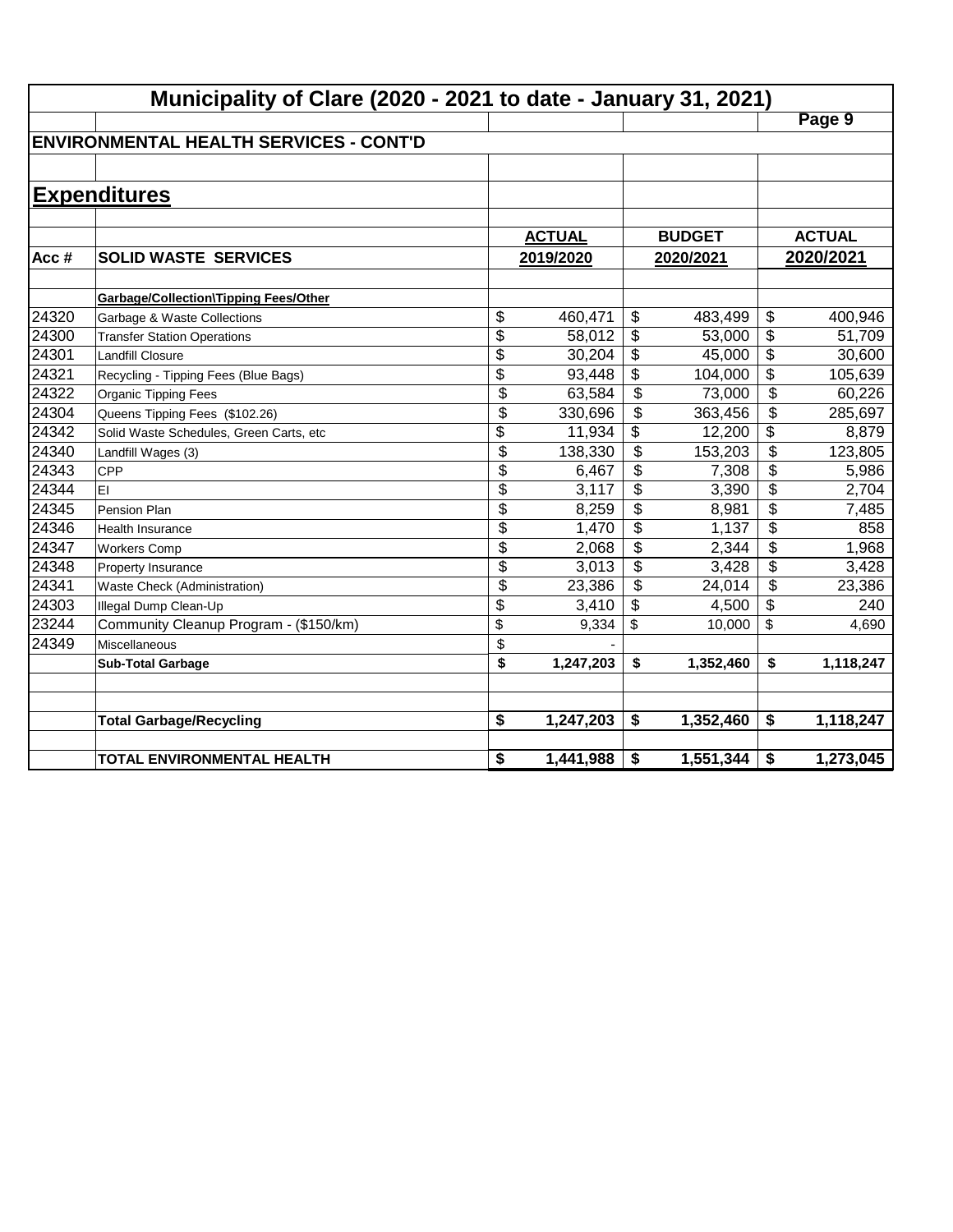| Municipality of Clare (2020 - 2021 to date - January 31, 2021) |                                                                             |                         |               |               |                                  |               |
|----------------------------------------------------------------|-----------------------------------------------------------------------------|-------------------------|---------------|---------------|----------------------------------|---------------|
|                                                                |                                                                             |                         |               |               |                                  | Page 10       |
|                                                                | <b>Expenditures</b>                                                         |                         |               |               |                                  |               |
|                                                                |                                                                             |                         |               |               |                                  |               |
|                                                                |                                                                             |                         |               |               |                                  |               |
|                                                                |                                                                             |                         | <b>ACTUAL</b> | <b>BUDGET</b> |                                  | <b>ACTUAL</b> |
| <b>ACC#</b>                                                    |                                                                             |                         | 2019/2020     | 2020/2021     |                                  | 2020/2021     |
|                                                                | <b>Public Health Services</b>                                               |                         |               |               |                                  |               |
|                                                                | <b>Clare Health Centre</b>                                                  |                         |               |               |                                  |               |
| 25500                                                          | Adm(Manager/Secretaries/Patient Attendants/Cleaners)                        | \$                      | 309,634       | 369992        | \$                               | 289,016       |
| 25502                                                          | <b>CPP</b>                                                                  | \$                      | 13,742        | 17524         | \$                               | 13,611        |
| 25503                                                          | EI                                                                          | \$                      | 6,716         | 7903          | \$                               | 6,393         |
| 25504                                                          | Pension                                                                     | \$                      | 14,787        | 13803         | $\overline{\boldsymbol{\theta}}$ | 10,814        |
| 25505                                                          | <b>Health Insurance</b>                                                     | \$                      | 6,347         | 8990          | $\overline{\$}$                  | 6,288         |
| 25522                                                          | <b>Workers Comp</b>                                                         | \$                      | 4,559         | 5569          | $\overline{\$}$                  | 4,577         |
| 25510                                                          | <b>Office Supplies</b>                                                      | $\overline{\$}$         | 7,980         | 8000          | $\overline{\mathcal{S}}$         | 9,925         |
| 25511                                                          | <b>Medical Supplies</b>                                                     | \$                      | 11,129        | 18000         | $\overline{\mathcal{S}}$         | 16,306        |
| 25513                                                          | <b>MedAccess</b>                                                            | \$                      | 18,080        | 22632         | \$                               | 20,620        |
| 25514                                                          | IT Support - 45%                                                            | \$                      | 263           | 21866         | \$                               | 17,868        |
| 25515                                                          | Travel/Training                                                             | $\overline{\$}$         | 2,417         | 3500          | \$                               | 995           |
| 25520                                                          | Cleaning Supplies (incl.strip & wax floors)                                 | \$                      | 4,963         | 7000          | $\boldsymbol{\mathsf{S}}$        | 6,678         |
| 25529                                                          | Telephone, Internet, Telehealth                                             | \$                      | 7,000         | 7000          | \$                               | 6,787         |
| 25530                                                          | Hydro                                                                       | $\overline{\$}$         | 23,737        | 26000         | $\overline{\mathcal{S}}$         | 21,407        |
| 25540                                                          | Sewer Services (7 units @ \$200.00 ea)                                      | \$                      | 1,400         | 1400          | $\overline{\mathcal{S}}$         | 1,400         |
| 25560                                                          | Snow Removal/Mowing/Gardening                                               | \$                      | 5,001         | 5500          | $\overline{\mathcal{L}}$         | 2,312         |
| 25570                                                          | Maintenance and Repairs                                                     | \$                      | 34,480        | 25000         | \$                               | 16,821        |
| 25525                                                          | <b>Small Equipment</b>                                                      | \$                      | 7,427         | 4720          | \$                               | 9,265         |
| 25571                                                          | Property Insurance                                                          | \$                      | 5,148         | 5756          | $\sqrt{2}$                       | 5,756         |
| 25572                                                          | Misc. Purchases                                                             | \$                      | 1,482         | 3500          | $\overline{\mathbf{s}}$          | 1,505         |
|                                                                | <b>Sub-Total</b>                                                            | \$                      | 486,292       | 583655        | \$                               | 468,343       |
|                                                                | <b>New Recruitment</b>                                                      |                         |               |               |                                  |               |
| 25900                                                          | Doctor Recruitment & Incentive                                              | \$                      | 6,543         | 5000          | $\boldsymbol{\mathsf{S}}$        | 55,834        |
|                                                                | <b>Storage Building (Repairs)</b>                                           | $\frac{1}{2}$           |               |               |                                  |               |
|                                                                | <b>Sub-Total</b>                                                            | $\overline{\mathbf{s}}$ | 6,543         | $5000$ \$     |                                  | 55,834        |
|                                                                |                                                                             |                         |               |               |                                  |               |
| 28233                                                          | <b>Low Income Seniors Housing</b><br>Housing Commission - Operating deficit |                         | 38,841        | $38000$ \$    |                                  | 41,440        |
|                                                                | <b>Sub-Total</b>                                                            | \$<br>\$                | 38,841        | $38000$ \$    |                                  | 41,440        |
|                                                                |                                                                             |                         |               |               |                                  |               |
|                                                                | <b>Sub Total - Public Health Services</b>                                   | \$                      | 531,676       | $626655$ \$   |                                  | 565,617       |
|                                                                |                                                                             |                         |               |               |                                  |               |
| 29000                                                          | Interest on Short & Long-Term Debt - CHC                                    | \$                      | 37,963        | $34850$ \$    |                                  | 34,850        |
|                                                                | <b>Sub Total Interest - CHC</b>                                             | \$                      | 37,963        | $34850$ \$    |                                  | 34,850        |
|                                                                |                                                                             |                         |               |               |                                  |               |
|                                                                | TOTAL PUBLIC HEALTH SERVICES                                                |                         | \$569,639     | 661505        |                                  | \$600,467     |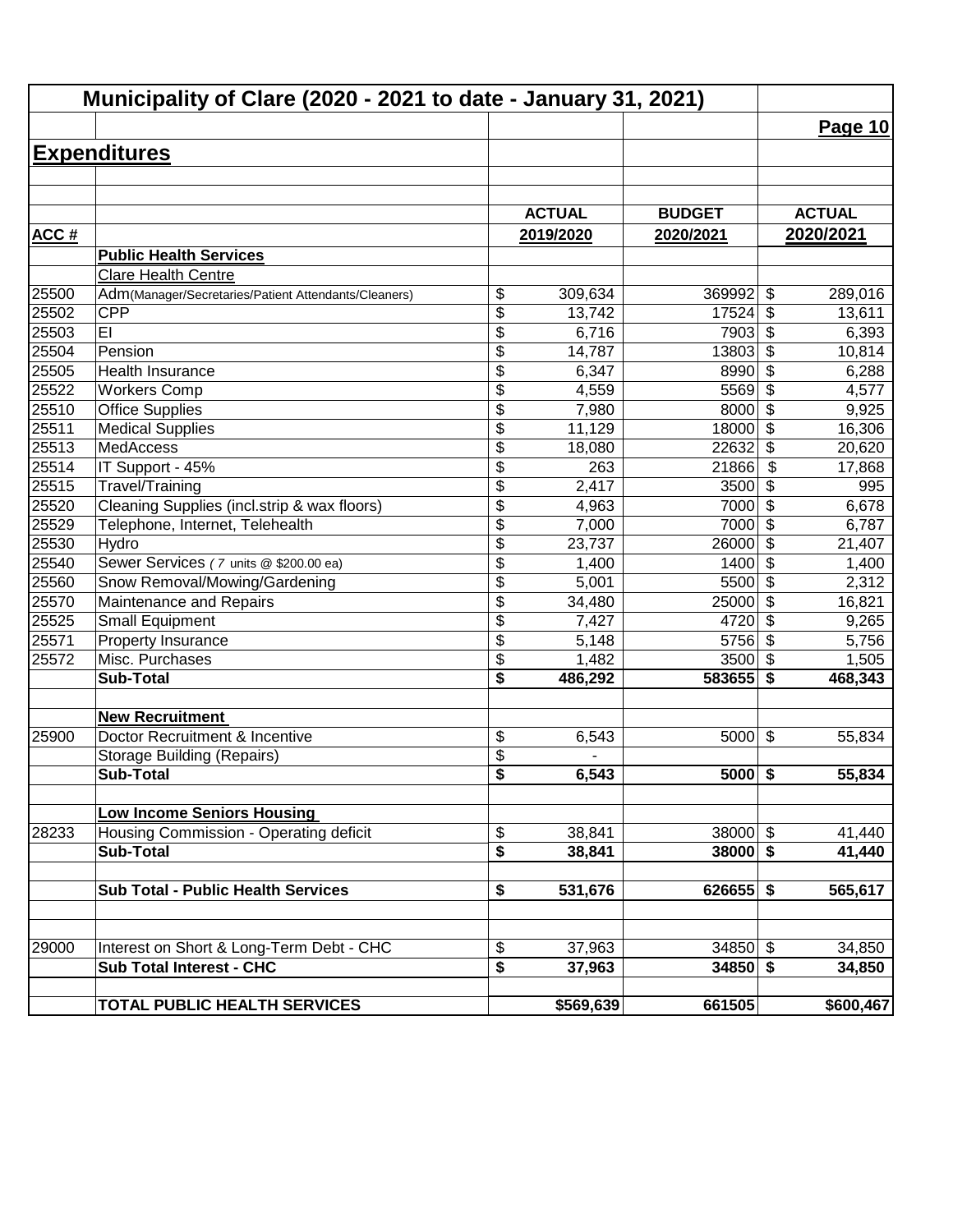|       | Municipality of Clare (2020 - 2021 to date - January 31, 2021) |                                      |               |                            |               |                            |               |
|-------|----------------------------------------------------------------|--------------------------------------|---------------|----------------------------|---------------|----------------------------|---------------|
|       | <b>Expenditures</b>                                            |                                      |               |                            |               | Page 11                    |               |
|       | <b>ENVIRONMENTAL DEVELOPMENT SERVICES</b>                      |                                      |               |                            |               |                            |               |
|       |                                                                |                                      | <b>ACTUAL</b> |                            | <b>BUDGET</b> |                            | <b>ACTUAL</b> |
| ACC#  |                                                                |                                      | 2019/2020     |                            | 2020/2021     |                            | 2020/2021     |
|       | <b>Environmental Planning &amp; Zoning</b>                     |                                      |               |                            |               |                            |               |
| 26110 | Planning (meetings, etc)                                       | \$                                   | 2,844         | $\boldsymbol{\mathsf{\$}}$ | 2,000         | $\boldsymbol{\mathsf{\$}}$ | 694           |
| 26220 | <b>Sub-Division Regulations</b>                                | $\overline{\$}$                      | 3,765         | $\overline{\mathcal{L}}$   | 2,000         | $\overline{\mathcal{S}}$   | 4,097         |
| 26221 | <b>By-law Review</b>                                           | \$                                   | 2,599         | \$                         | 5,000         | $\boldsymbol{\mathsf{\$}}$ | 1,288         |
|       | <b>Sub-Total</b>                                               | $\overline{\$}$                      | 9,208         | \$                         | 9,000         | \$                         | 6,078         |
|       | <b>Environmental Development Serv.</b>                         |                                      |               |                            |               |                            |               |
| 28467 | Regional Enterprise Networks(WREN)                             | \$                                   | 45,621        | \$                         | 45,621        | $\boldsymbol{\mathsf{\$}}$ | 45,621        |
|       |                                                                | $\overline{\boldsymbol{s}}$          | 45,621        | \$                         | 45,621        | \$                         | 45,621        |
|       |                                                                |                                      |               |                            |               |                            |               |
|       | TOTAL ENVIRONMENT DEVELOPMENT                                  | $\overline{\boldsymbol{\mathsf{s}}}$ | 54,829        | \$                         | 54,621        | \$                         | 51,699        |
|       |                                                                |                                      |               |                            |               |                            |               |
|       |                                                                |                                      |               |                            |               |                            |               |
|       |                                                                |                                      |               |                            |               |                            |               |
|       |                                                                |                                      |               |                            |               |                            |               |
|       |                                                                |                                      |               |                            |               |                            |               |
|       |                                                                |                                      |               |                            |               |                            |               |
|       |                                                                |                                      |               |                            |               |                            |               |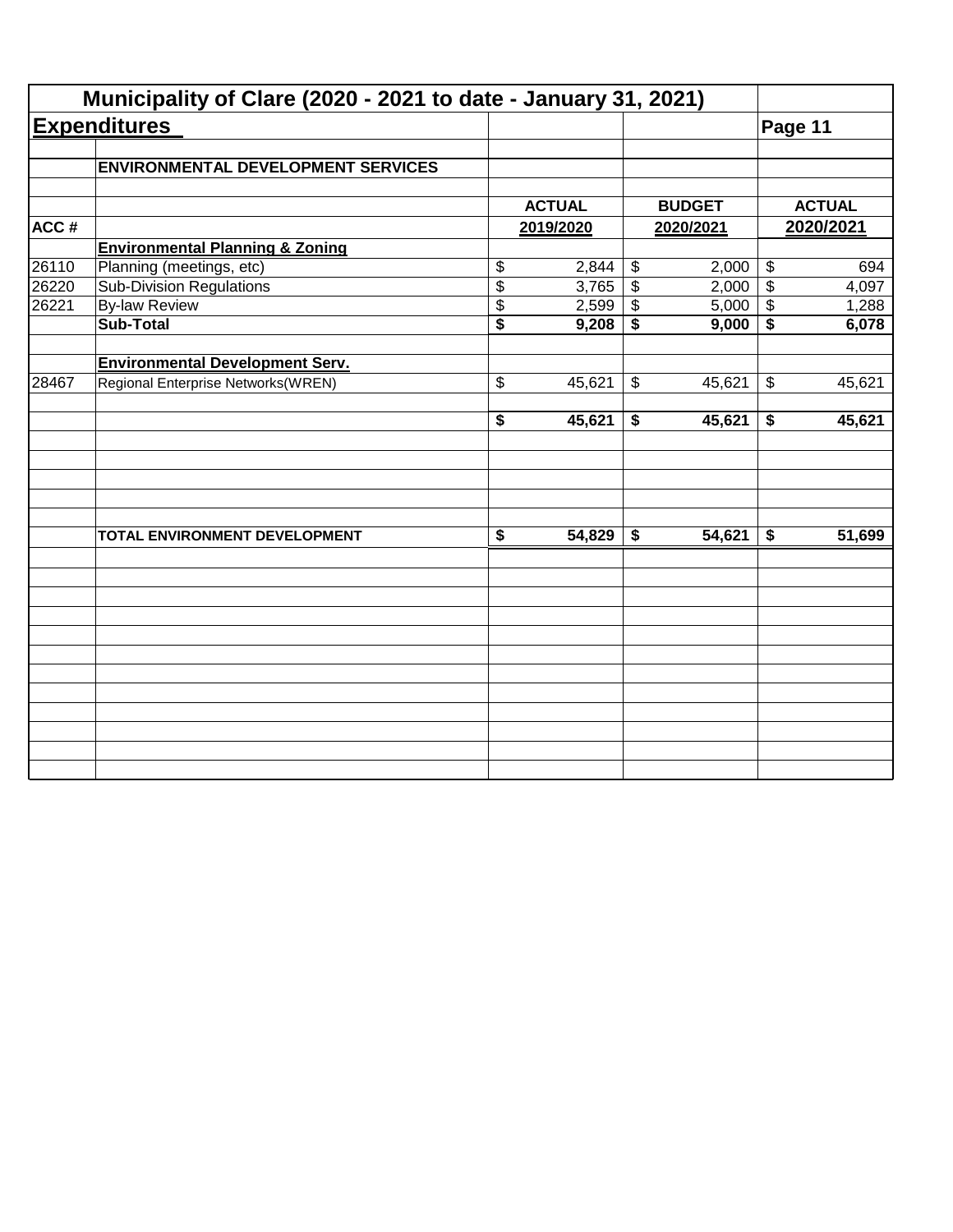| Municipality of Clare (2020 - 2021 to date - January 31, 2021) |                                                                     |                         |                  |                                |                          |                          |                          |
|----------------------------------------------------------------|---------------------------------------------------------------------|-------------------------|------------------|--------------------------------|--------------------------|--------------------------|--------------------------|
|                                                                | <b>Expenditures</b>                                                 |                         |                  |                                |                          |                          | Page 12                  |
|                                                                |                                                                     |                         |                  |                                |                          |                          |                          |
|                                                                | <b>RECREATION &amp; CULTURAL SERVICES</b>                           |                         |                  |                                |                          |                          |                          |
|                                                                |                                                                     |                         | <b>ACTUAL</b>    |                                | <b>BUDGET</b>            |                          | <b>ACTUAL</b>            |
|                                                                |                                                                     |                         | 2019/2020        |                                | 2020/2021                |                          | 2020/2021                |
|                                                                | <b>COMMUNITY DEVELOPMENT</b>                                        |                         |                  |                                |                          |                          |                          |
|                                                                | Economic Development<br>Tourism                                     |                         | 212,465          |                                | 282,728                  |                          | 193,766                  |
|                                                                | Recreation                                                          | \$<br>\$                | 208,935          | \$<br>\$                       | 204,779                  | \$                       | 127,214                  |
|                                                                | Building                                                            |                         |                  |                                |                          |                          |                          |
|                                                                | <b>Community Development Admin</b>                                  | \$                      | 170,864          | \$                             | 215,025                  | \$                       | 175,351                  |
| 26290                                                          | - GranFondo Registration                                            | \$                      | 33,180           | \$                             | 35,500                   | \$                       | $\overline{\phantom{a}}$ |
| 26291                                                          | - GranFondo Logistics                                               | \$                      | 21,530           | \$                             | 23,900                   | \$                       | $\overline{\phantom{a}}$ |
| 26292                                                          | - GranFondo Administration                                          | \$                      | 8,116            | \$                             | 7,500                    | \$                       | 2,066                    |
| 26293<br>26294                                                 | - GranFondo Hospitality                                             | \$<br>\$                | 38,618<br>10,315 | \$<br>$\overline{\$}$          | 41,350<br>11,000         | \$<br>\$                 | ۰                        |
| 26295                                                          | - GranFondo Safety<br>- GranFondo Volunteer                         | \$                      | 5,366            | \$                             | 6,550                    | \$                       | $\blacksquare$           |
| 26296                                                          | - GranFondo Marketing                                               | \$                      | 23,903           | \$                             | 25,000                   | \$                       | 4,109                    |
| 26297                                                          | - GranFondo Learn to Fondo                                          | $\overline{\mathbb{S}}$ | 534              | $\overline{\mathcal{S}}$       | 1,200                    | $\overline{\$}$          |                          |
|                                                                | GranFondo Total                                                     | \$                      | 141,562          | \$                             | 152,000                  | \$                       | 6,175                    |
|                                                                |                                                                     |                         |                  |                                |                          | \$                       |                          |
| 26000                                                          | - CMA 2024                                                          |                         | 19,926           |                                | 50,000                   |                          | 100,000                  |
|                                                                | 26005 Communauté accueillante                                       |                         |                  |                                | 102,000                  |                          | 21,885                   |
|                                                                | 26010 Iris Communications                                           | \$                      | 753,752          | \$                             | 1,006,532                | \$                       | 15,644<br>640,035        |
|                                                                |                                                                     |                         |                  |                                |                          |                          |                          |
|                                                                |                                                                     |                         |                  |                                |                          |                          |                          |
|                                                                |                                                                     |                         |                  |                                |                          |                          |                          |
|                                                                | <b>Building &amp; Facilities</b>                                    |                         |                  |                                |                          |                          |                          |
| 27250                                                          | Meteghan Library - Janitorial                                       | \$                      | 5,533            | \$                             | 6,200                    | \$                       | 2,835                    |
| 27253                                                          | Meteghan Library Branch                                             | \$                      | 24,865           | \$                             | 16,000                   | \$                       | 7,939                    |
| 27254<br>28472                                                 | Extra Hours per week (Library Branch)<br>Western Regional Library   | \$<br>\$                | 2,295<br>53,377  | \$<br>$\overline{\$}$          | 2,300<br>53,377          | \$<br>$\overline{\$}$    | 53,377                   |
| 27180                                                          | <b>Wentworth Lake Park</b>                                          | \$                      | 46               | \$                             | $\overline{\phantom{a}}$ | \$                       | 839                      |
| 27179                                                          | Belliveau Cove Dev./Wharf/Insurance                                 | \$                      | 16,127           | \$                             | 17,108                   | \$                       | 13,786                   |
| 27255                                                          | Hub Culturel/Cultural Hub/CIFA Building                             | \$                      | 20,424           | $\overline{\mathcal{S}}$       | 11,000                   | $\overline{\mathcal{L}}$ | 14,127                   |
| 27256                                                          | Havelock Community Centre                                           | \$                      | 2,486            | \$                             | 2,500                    | \$                       | 4,922                    |
| 27257                                                          | Meteghan Park                                                       | \$                      | 3,677            | \$                             | 4,200                    | \$                       | 2,450                    |
| 27258                                                          | Ground Search & Rescue Building                                     | \$                      | 2,409            | $\mathsf{\$}$                  | 2,793                    | \$                       | 2,144                    |
| 27259                                                          | Eco Park - Insurance                                                | \$<br>\$                | 10,211<br>33,943 | $\overline{\mathcal{E}}$<br>\$ | 11,279                   | \$<br>\$                 | 11,279                   |
| 27260                                                          | Eco Park - Operations (hydro, etc)                                  |                         |                  |                                | 10,000                   |                          | 22,799                   |
| 27270                                                          | Clare Veteran Centre (General Operations)                           | \$                      | 28,339           | \$                             | 30,000                   | \$                       | 13,983                   |
| 27271                                                          | Clare Veteran Centre ( Insurance )                                  | \$                      | 8,160            | $\boldsymbol{\theta}$          | 9,134                    | \$                       | 9,134                    |
| 27279                                                          | Écoles JMGay & St-Albert                                            | \$                      | 7,310            | \$                             | $\blacksquare$           | \$                       | 657                      |
| 28700                                                          | Tent / Trailer Rental                                               | \$                      | 7,199            | \$                             | 7,000                    | \$                       | 550                      |
|                                                                | <b>Total Building &amp; Facilities</b>                              | \$                      | 226,401          |                                | 182,891                  | \$                       | 160,822                  |
|                                                                |                                                                     |                         |                  |                                |                          |                          |                          |
|                                                                | <b>Cultural Services</b>                                            |                         |                  |                                |                          |                          |                          |
| 27290                                                          | Societe Historique (Point a Major Insurance)                        | \$                      | 823              | \$                             | 850                      |                          | 850                      |
| 27900                                                          | Contribution to Festival Acadien                                    | \$                      | 20,000           | \$                             | 20,000                   | \$                       | 20,000                   |
|                                                                | Productions le Moulin                                               | \$                      | 1,000            | \$                             | 1,000                    |                          |                          |
|                                                                | New France - Electric City                                          | \$                      | 5,000            | \$                             | $\blacksquare$           |                          |                          |
|                                                                | Société édifice Ste-Marie de la Pointe                              | \$                      | 10,000           | \$                             | $\blacksquare$           |                          |                          |
|                                                                | Centre acadien - Historic NS                                        | \$                      | 7,897            | \$                             |                          |                          |                          |
|                                                                | Clare Curling Association<br>Council Commitment to Special Projects |                         |                  | \$                             | 500                      |                          |                          |
|                                                                | - Gran Fondo                                                        | \$                      |                  | \$                             |                          | S.                       |                          |
|                                                                | <b>Total Cultural Services</b>                                      | \$                      | 44,720           | $\overline{\bullet}$           | 22,350                   | \$                       | 20,850                   |
|                                                                |                                                                     |                         |                  |                                |                          |                          |                          |
|                                                                | <u>Other</u>                                                        |                         |                  |                                |                          |                          |                          |
| 27295                                                          | Université Ste-Anne                                                 | \$                      | 50,000           | \$                             |                          | \$                       |                          |
|                                                                | Yarmouth Hospital Foundation                                        | \$                      | 5,000            | \$                             | 5,000                    | \$                       | 5,000                    |
|                                                                | <b>Total Other</b>                                                  | \$                      | 55,000           | \$                             | 5,000                    | \$                       | 5,000                    |
|                                                                |                                                                     |                         |                  |                                |                          |                          |                          |
|                                                                |                                                                     |                         |                  |                                |                          |                          |                          |
|                                                                | TOTAL COMMUNITY DEVELOPMENT AND CULTURAL SERVICES                   | \$                      | 1,079,873        | \$                             | 1,216,773                | \$                       | 826,706                  |